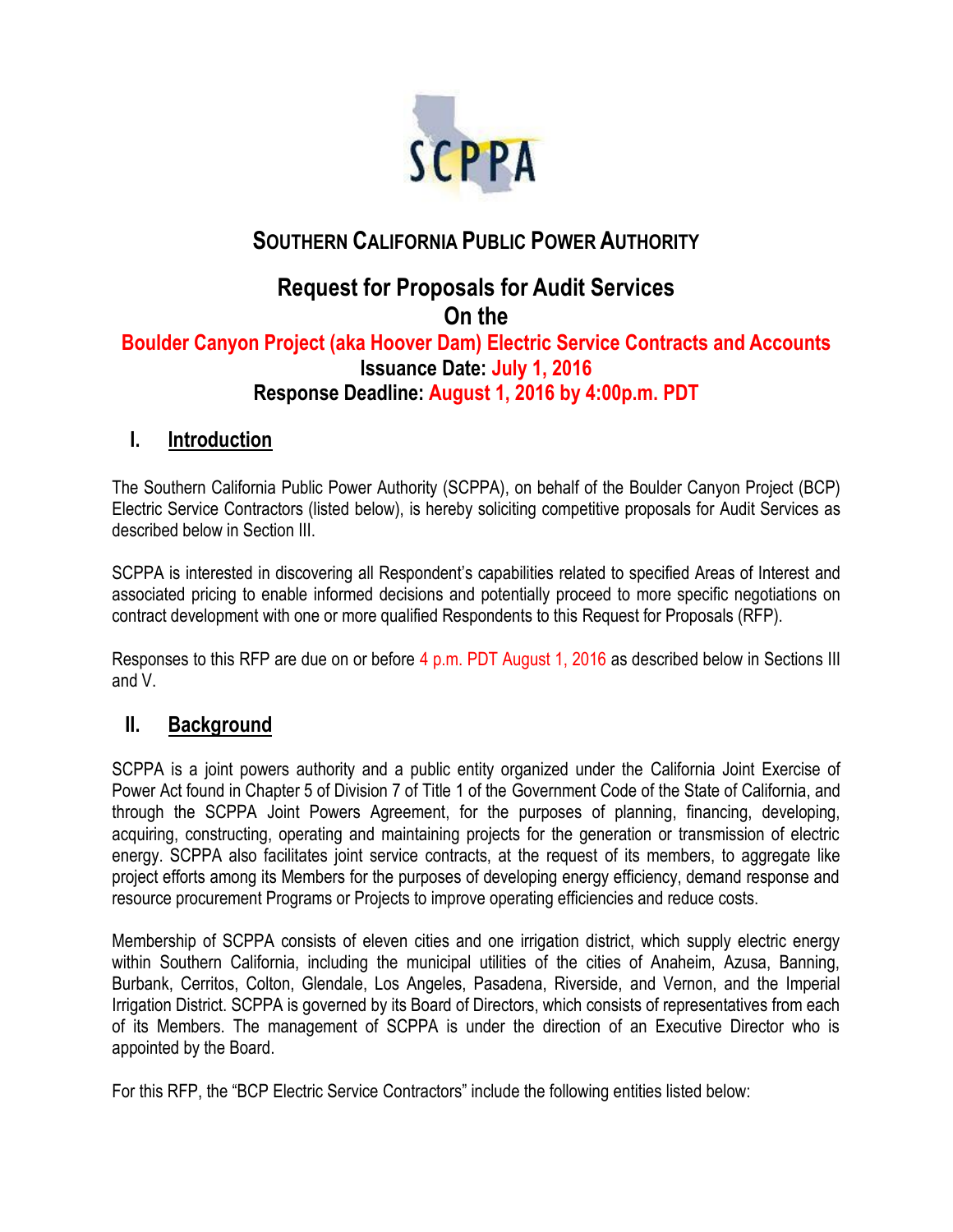- **SCPPA Members**: The California cities of Anaheim, Azusa, Banning, Burbank, Colton, Glendale, Los Angeles, Pasadena, Riverside, and Vernon.
- **Non-SCPPA Participants:** The Metropolitan Water District of Southern California, Southern California Edison Company, Arizona Power Authority, Colorado River Commission of Nevada and City of Boulder City, Nevada.

The audit results from any service contract entered into by SCPPA pursuant to this RFP will be utilized directly by the BCP Electric Service Contractors to support their respective management needs in anticipation of the September 30, 2017, expiration of the existing BCP Electric Service Contracts. The service and work products during the term of the audit will be ordered and approved directly by one or more individuals, or an audit subcommittee, designated by the BCP Electric Service Contractors. Invoicing, billing and payments pursuant to the audit will be administered through SCPPA.

### **III. Scope of Services**

The BCP Electric Service Contractors have expressed an interest in obtaining Audit Services to meet the needs of their constituents in preparation for the September 30, 2017 termination of the existing BCP Electric Service Contracts. Listed below are two agreements for audit services review which are available to download at site:<http://www.usbr.gov/lc/region/programs/bouldercanyon.html>

1. For the purposes of this audit, only one BCP Electric Service Contract will be reviewed (as it represents essentially the same language as the remaining fourteen individual BCP Electric Service Contracts which expire September 30, 2017):

*Contract, Contract No. DE-MS65-86WP39579 between United States Department of Energy Western Area Power Administration Boulder Canyon Project and The State of Nevada and its Colorado River Commission for Electric Service (BCP Electric Service Contract).* 

2. The Boulder Canyon Project *Implementation Agreement, Contract No. 95-PAO-10616, between United States Department of Energy Western Area Power Administration and United States Department of the Interior Bureau of Reclamation and Boulder Canyon Project Electric Service Contractors* (BCPIA). This BCPIA was originally established in 1995 to resolve eleven controversial issues related to the administration of the BCP Electric Service Contracts as represented above. The BCPIA's term and associated BCPIA resolutions continue beyond September 30, 2017.

In preparation of the close out of the BCP Electric Service Contracts, the Agreed Upon Procedures are listed below. The BCP Electric Service Contractors and the two federal agency signatories are negotiating a new set of BCP Electric Service Contracts which will include some new contractors (New Schedule D Contractors) in accordance with the Hoover Power Allocation Act of 2011. The Respondent shall examine the Bureau of Reclamation (the Bureau) and the Western Area Power Administration (Western) Lower Colorado Region's annual financial information or records for the federal Fiscal Years 1995 through 2017 (Oct. 1-Sep. 30) in accordance with generally accepted auditing standards promulgated by the American Institute of Certified Public Accountants, Government Auditing Standards promulgated by the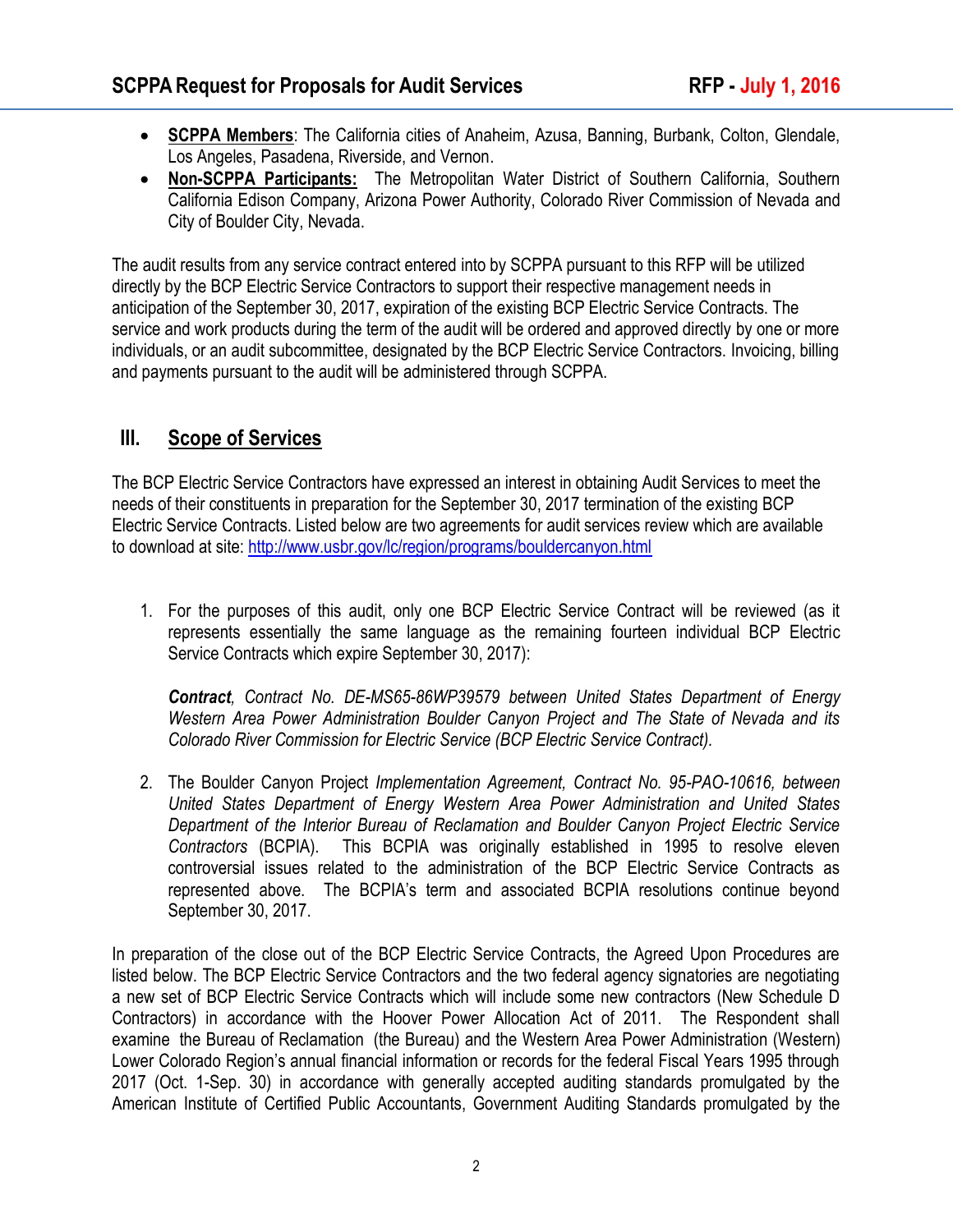Comptroller General of the United States, and any other audit principles relevant to public agencies in the State of Nevada, as outlined in the Agreed Upon Procedures.

The Bureau and Western have the following accounting records readily available in electronic format:

- 1. Financial statements, trial balances, general ledger transaction line item details for applicable funds, accounts or sub-accounts under review.
- 2. Detailed schedules and calculation worksheets that back up general ledger transaction details for the entire audit period.
- 3. Supporting documents (invoices, receipts, signature approvals) up to seven years prior to the audit start date.

Respondents may sample and review supporting documents up to seven years prior to the audit start date; for earlier years, respondents should assume they will be limited to recalculation, data analytics, test of controls and other applicable audit procedures that do not require the sampling or review of supporting documents.

Bids for this Scope of Services shall include a proposal to commence work immediately and complete the audit within six months of commencement, and Respondents must have the resources to meet this schedule.

### **IV. Agreed Upon Procedures**

- 1. Research, reconcile, analyze and prepare a report regarding replacements and repayable advances. Specific efforts should be employed to ensure completeness and accuracy in accordance with BCPIA and associated resolutions.
- 2. Prepare a comprehensive report of the Colorado River Dam Fund cash balances as of September 30, 2016 and research and determine any requirements of those funds as well as sources of funds (i.e., working capital fund advances, undelivered orders, sequestered funds, multi-year project funding, operating amounts), and determine which funds can/should be returned to the BCP Electric Service Contractors.
- 3. Research, evaluate/analyze, reconcile and prepare a report to verify the accuracy of the balance of the Post-Retirement Benefits (PRBs) funds.
- 4. Research and confirm the BCP Electric Service Contractors have not incurred any costs related to the Hoover By-Pass Bridge through the BCP rate process. Determine the appropriateness of operation and maintenance charges to the BCP Electric Service Contractors since October 2010 related to the Bridge Plaza and parking area on or near the former A&N Switchyard site.
- 5. Research, reconcile, analyze and prepare a report regarding the Power Repayment System Study (PRSS). Include analysis of internal fiscal controls and project financial statements for both federal agencies that are signatories to the agreements in Section III.
- 6. Review procedures and determine if materially correct for transition to the new BCP Electric Service Contracts effective October 1, 2017. This would include funds management between the existing contractors' contributions to cash accounts, obligations, debt, working capital fund advances and operating amounts to the establishment of New Post 2017 Hoover Contract allottees' (Schedule D contractors) funding requirements for the BCP.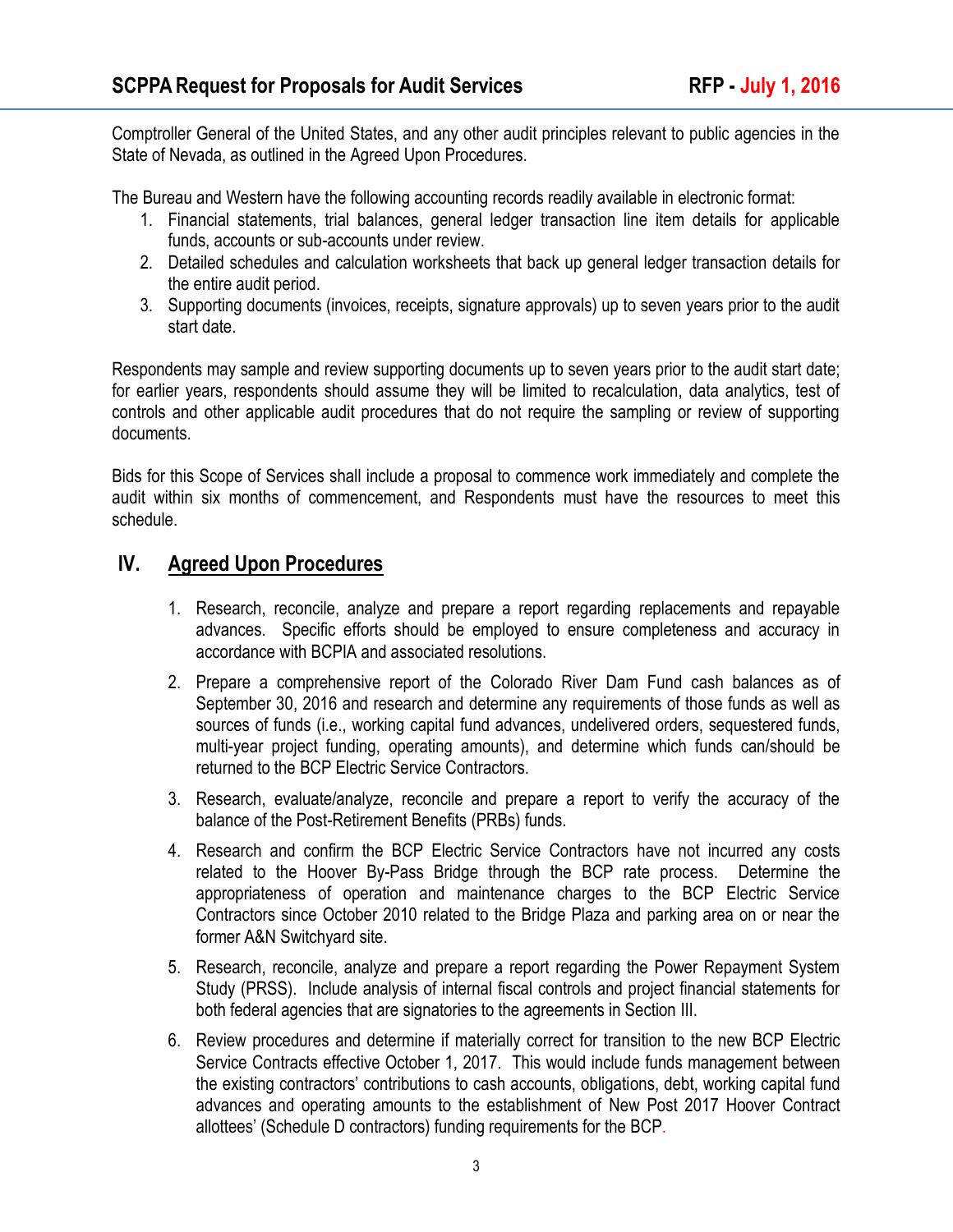7. Include a ten day test period after the end of September 2017 to review final balances of these accounts, the sources of funds in item 2 above, and to verify repayable advance balance for Schedule D contractors.

### **Tentative Timeline / Schedule\***

| <b>SCPPA RFP</b> for Audit Services Selection Process |                            |
|-------------------------------------------------------|----------------------------|
| <b>Schedule of Requirements</b>                       | <b>Target Date(s)</b>      |
| <b>Issue RFP</b>                                      | July 1, 2016               |
| Pre Award Conference                                  | July 19, 2016              |
| Responses Due                                         | 4 p.m. PDT August 1, 2016  |
| Review of Responses                                   | August 1-31, 2016          |
| Interviews (if necessary)                             | Week of August 22-26, 2016 |
| Selection of Respondent(s)                            | September 1, 2016          |

**\***Timeline/Schedule is subject to change.

### **V. Proposal Submission Required Elements**

#### **1. Transmittal Letter Content:**

- a. A brief statement of the Respondent's understanding of the work to be done and commitment to perform the work as scheduled, including:
	- i) statement of work specifications; and
	- ii) reference to any proposed contractual terms and conditions required by the Respondent; and
	- iii) a summary of exceptions taken to the RFP requirements; and
	- iv) any and all expectations from SCPPA including, but not limited to: requirements definitions, strategy refinement, and staffing requirements to support the proposed project or program implementation.
- b. An officer authorized to bind must sign the proposal on behalf of the Respondent and must include the following declarations on the transmittal letter:

"This proposal is genuine, and not sham or collusive, nor made in the interest or in behalf of any person not herein named; the Respondent has not directly or indirectly induced or solicited any other Respondent to put in a sham bid, or any other person, firm or corporation to refrain from submitting a proposal; and the Respondent has not in any manner sought by collusion to secure for themselves an advantage over any other Respondent."

**2. Respondent Information**: Respondent shall be an established licensed CPA firm providing the type of services requested under this solicitation for over five years, and shall have conducted these types of services with the past year.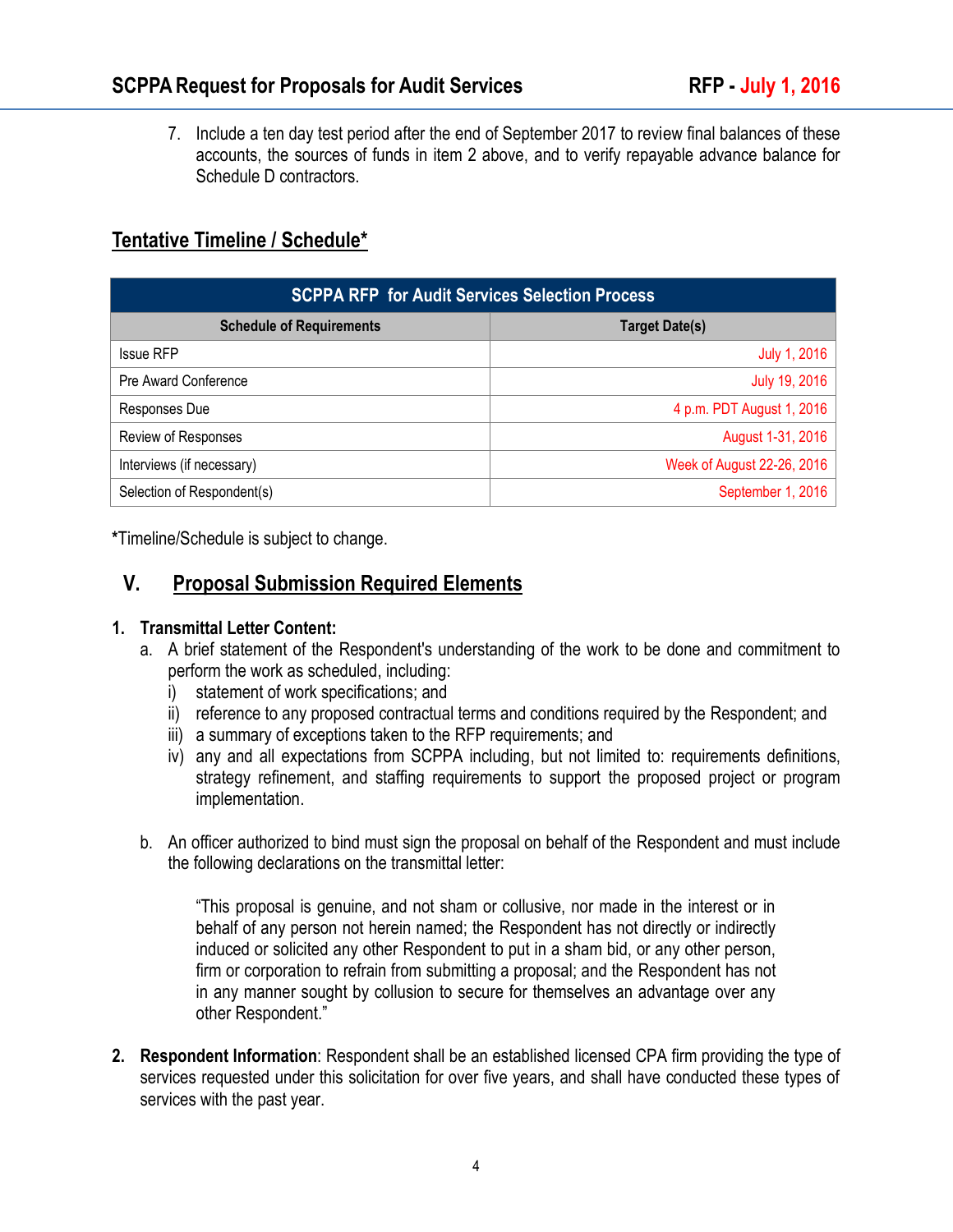- **3.** Provide legal name of Company or Individual, physical street address, the name(s) and title(s) of the individual(s) authorized to represent the Respondent, including telephone number(s) and email address(es).
- **4. Proposal:** Proposals must include a description of the proposed project or program, how it meets (or does not meet) each of the objectives of this RFP, and a detailed description addressing all of the Section III: Scope of Services and Section IV: Agreed Upon Procedures. Respondents may also include additional services, products, tasks, task elements and/or functions that may not be part of or included in the RFP, but are deemed by the Respondent to be pertinent and potentially valuable to SCPPA or the BCP Electric Service Contractors. SCPPA will have full discretionary authority to consider, accept and/or reject without cause such supplemental information that is not directly requested, included in or made part of the RFP.
- **5. Schedule and Fees:** The Firm Fixed Price Agreement in all Proposals should be made based on good faith estimates of the requirements defined in this RFP. Please include all necessary details of specific examples or estimates of the total bid cost. No hourly rates, time and material pricing proposals will be accepted.

SCPPA requests Respondents provide two combinations of fee and schedule proposals:

- a. A firm fixed fee if all contracted work is completed by February 1<sup>st</sup>, 2017
- b. A firm fixed fee if contracted work is allowed to continue past February  $1<sup>st</sup>$ , 2017.

Both proposals should include realistic schedule expectations and end dates. Each firm fixed fee should include an itemized breakdown of costs by task number (with a separate line item for travel expense) so that reviewers may identify the expenses associated with each task. SCPPA reserves the right to adjust the scope of tasks to be performed based on the itemized expenses.

- **6. Experience:** Respondent shall clearly identify project participants and management team, including:
	- a. Describe your firm's experience as may be applicable to this RFP, your organizational structure, management qualifications, and other contract related qualifications, including number of years firm has been in business.
	- b. Specify key employees and describe their qualifications, experience and duties related to this RFP, including the office location(s) where work will be performed, in addition to the physical street address referenced above.
	- c. Provide a commitment statement for the retention and use of key employees as proposed, their availability to initiate and sustain the proposal, as well as planned supplemental employees if key personnel are not available to assure project delivery.
	- d. State whether Respondent will use subcontractors to perform services pursuant to the contract. Should the use of subcontractors be offered, the Respondent shall provide the same assurances of competence for the subcontractor, plus the demonstrated ability to manage and supervise the subcontracted work. Subcontractors shall not be allowed to further subcontract with others for work. The provisions of any contract resulting from this RFP shall apply to all subcontractors in the same manner as to the Respondent.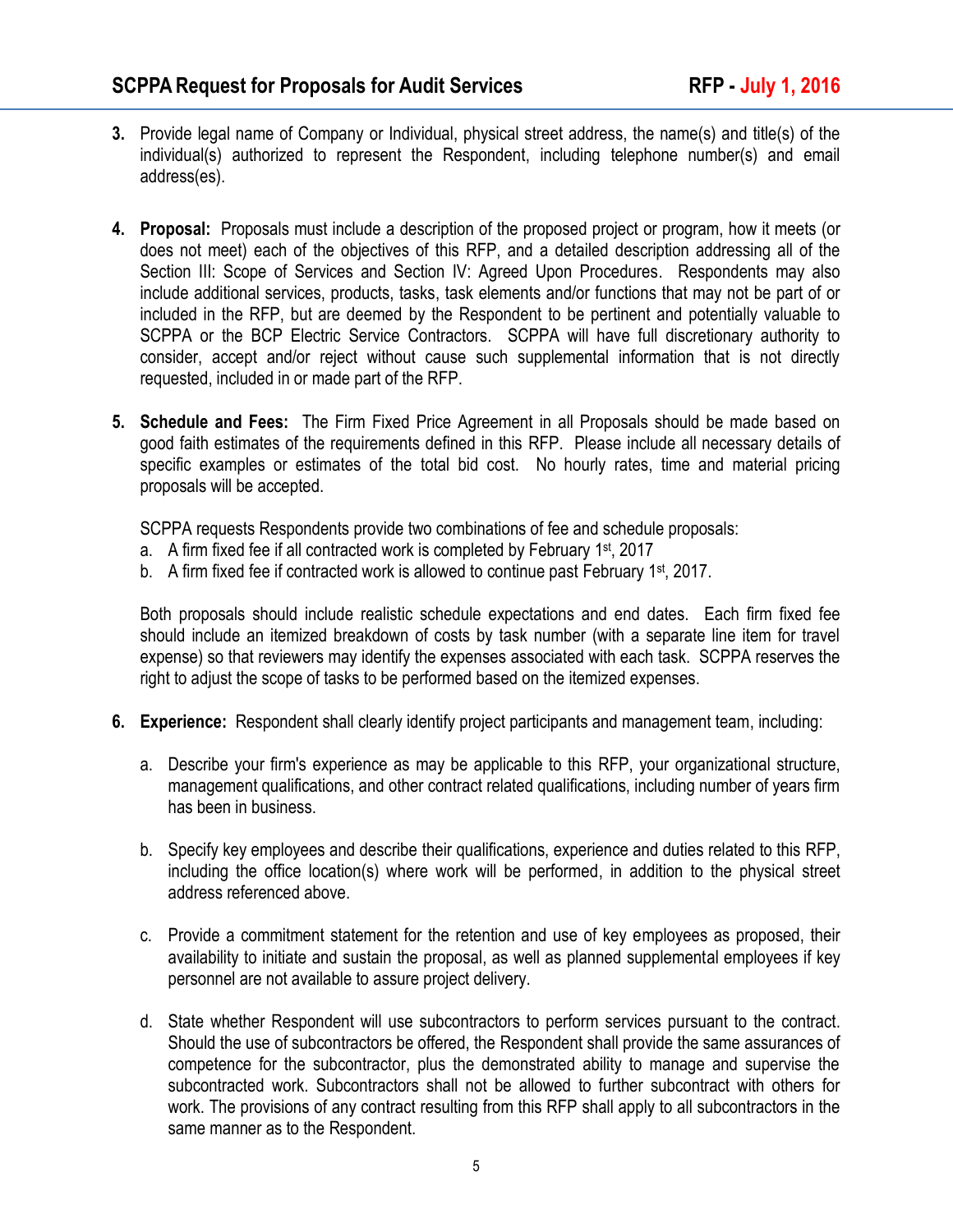e. Respondent shall indicate any and all pending litigation that could affect the viability of Respondent's proposal, continuance of existing contracts, operation or financial stability.

#### **7. References:**

- a. Describe whether the Respondent has, within the last five (5) years, rendered any service to SCPPA, to any of SCPPA's Members, BCP Electric Service Contractors, the United States Bureau of Reclamation's Lower Colorado Region, or the United States Department of Energy Western Area Power Administration Desert Southwest Region either as a contractor or subcontractor, either under the current Respondent's name or any other name or organization. If so, please provide details (status as prime or subcontractor, brief description of the contract, contract start and end date, the contract administrator name, and total actual contract expenditures).
- b. If the Respondent has not rendered any service within the last five (5) years to SCPPA, BCP Electric Service Contractors, the United States Bureau of Reclamation's Lower Colorado Region, or the United States Department of Energy Western Area Power Administration Desert Southwest Region, then please provide references over that period with the details described above including the counterparty for which services were provided.
- c. Identify existing related or relevant projects or programs which Respondent developed and/or operates that would demonstrate Respondent's capabilities in this area.
- d. Describe relevant program development and implementation experience, approach, and provide a list of references for similar projects completed.

#### **8. Conflicts of Interest/Independence:**

In connection with any actual or possible conflict of interest, Respondent must disclose the existence of any personal or financial interest(s) in SCPPA, its Members, the BCP Contractors, the Bureau, and/or Western, and any personal or financial relationship with any of their employees.

After disclosure of the interest and all material facts, and after any discussion with the interested person(s), SCPPA shall decide if a conflict of interest exists. For example, SCPPA may decide that a conflict of interest exists where, because of existing or planned activities or because of relationships with other persons, (i) the Respondent is unable or potentially unable to render impartial assistance or advice to SCPPA, (ii) the Respondent's objectivity in performing the Audit Services is or might be otherwise impaired, or (iii) the Respondent has or may have an unfair competitive advantage.

Successful Respondents will be required to comply with Rules 3520 and 3526 of the Public Company Accounting Oversight Board (PCAOB), as outlined in Exhibit A. For purposes of this RFP and subsequent contract, "client" should include SCPPA, its Members, the BCP Contractors, the Bureau, and Western.

#### **9. Disciplinary Actions/Suspensions/Debarment:**

Respondent must disclose whether, during the past five (5) years, it, or any of its principals or employees, has been the subject of any investigation, disciplinary action, settlement in lieu of discipline, or any pending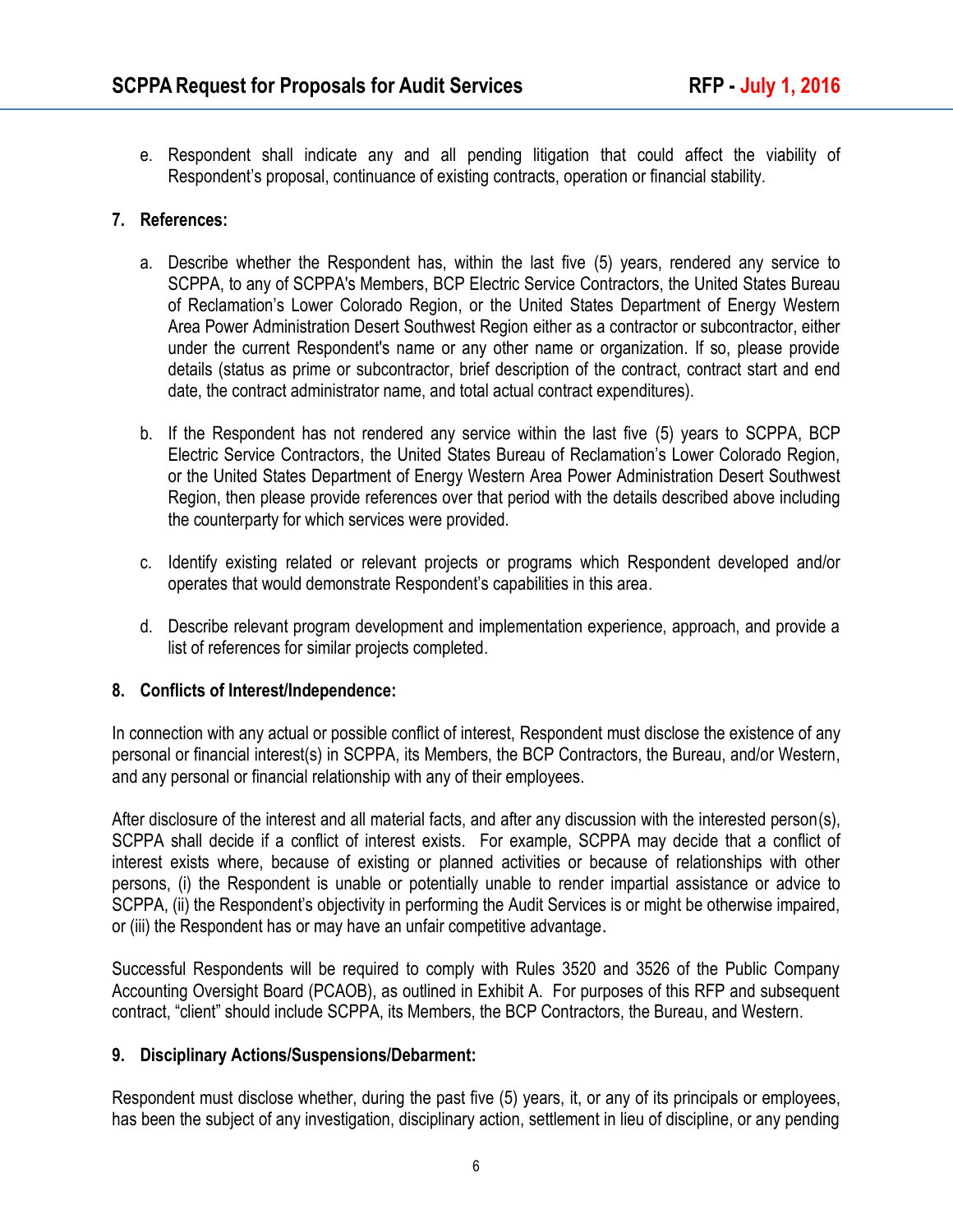administrative action, from any regulatory body, licensing board or professional organization. If so, provide details about the nature of the action, including the names of all employees, affiliates, and principals implicated and the name of the regulatory body, licensing board or professional organization, date, nature of and reason for the investigation, discipline, settlement or pending administrative action.

Respondent must disclose whether it, or any of its principals or employees, has been debarred or suspended from contracting with any public entity. If so, identify the public entity and the name and current phone number of a representative of the public entity familiar with the debarment or suspension, and state the reason for or circumstances surrounding the debarment or suspension, including but not limited to the name(s) of the principal(s) debarred or suspended and the period of time for such debarment or suspension.

### **VI. Proposal Submission Delivery Requirements**

An initial Respondents' conference for interested parties and potential Respondents to ask questions related to this RFP will be held on July 19, 2016 at 9:00 am at the Bureau of Reclamation Regional Office, 100 Date Street Boulder City NV 89005. Please contact Jolaine Saxton at (702) 293-8438 prior to attending and to receive a call-in number for teleconference.

One (1) hard copy of your response, including a transmittal letter of authentic offer with wet-ink authority signature, and any supporting documentation should be delivered no later than 4:00 pm PDT on August 1, 2016 to:

> Southern California Public Power Authority RFP: Boulder Canyon Project (aka Hoover Dam) Electric Service Contracts and Accounts Attention: Katherine Ellis 1160 Nicole Court Glendora, California 91740

One (1) electronic copy of your proposal should also be delivered to the address above, preferably emailed to [kellis@scppa.org,](mailto:shomer@scppa.org) or alternatively on a USB flash drive no later than the time and date referenced above.

No contact should be made with the Board of Directors, committees or working group representatives, or SCPPA Members or BCP Electric Service Contractors concerning this RFP.

All information received by SCPPA in response to this RFP is subject to the California Public Records Act and may be subject to the California Brown Act and all submissions may be subject to review in the event of an audit.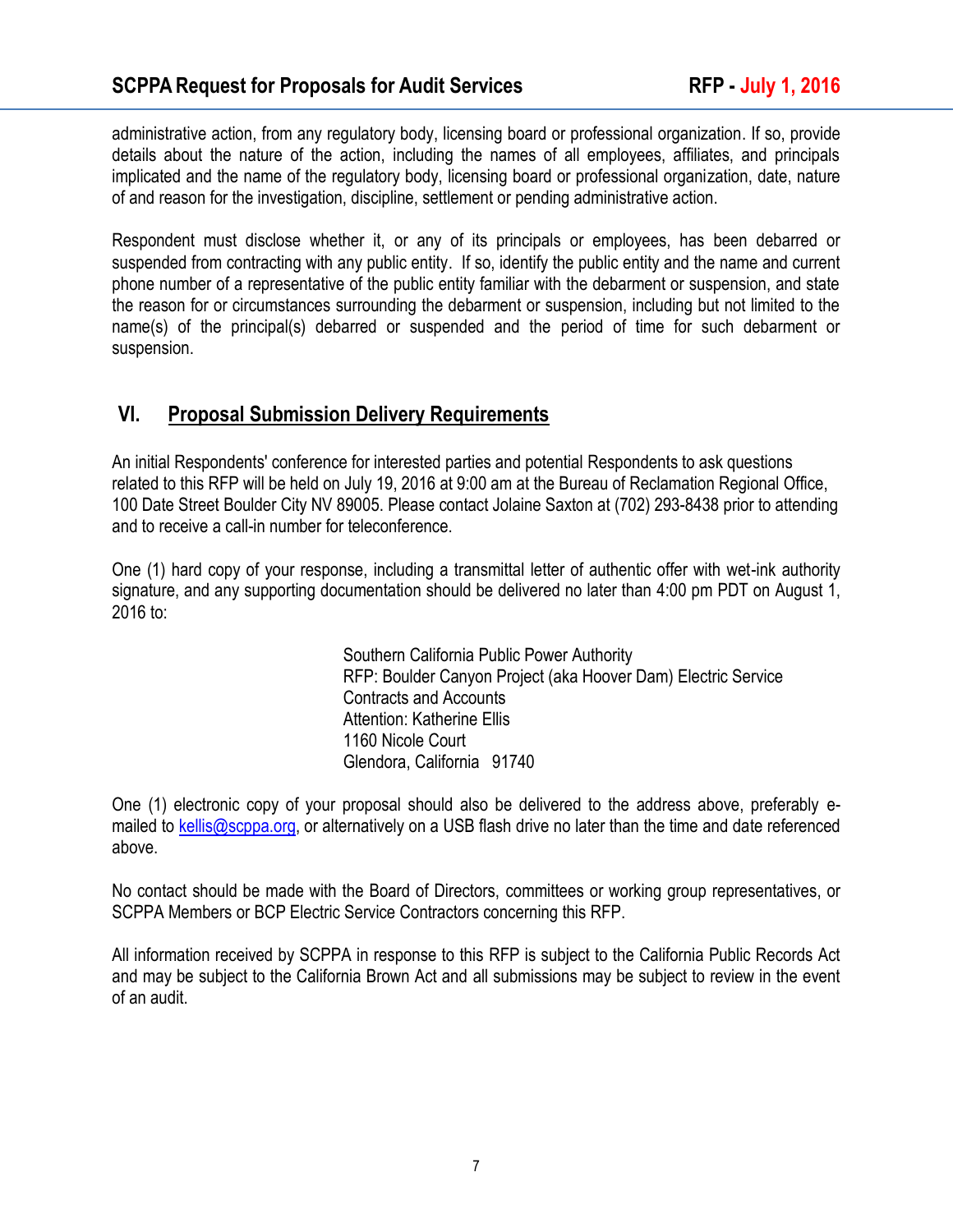### **VII. Proposal Terms and Conditions**

- 1. SCPPA reserves the right to cancel this RFP at any time, reject any and all proposals and to waive irregularities.
- 2. SCPPA shall determine at its sole discretion the value of any and/or all proposals including price and non-price attributes.
- 3. Proposals may be sub-divided or combined with other proposals, at SCPPA's sole discretion.
- 4. SCPPA shall perform an initial screening evaluation to identify and eliminate any proposals that are, for example, not responsive to the RFP, do not meet the minimum requirements set forth in the RFP, are not economically competitive with other proposals, or are submitted by Respondents that lack appropriate creditworthiness, sufficient financial resources, or qualifications to provide dependable and reliable services for this RFP.
- 5. SCPPA reserves the right to submit follow up questions or inquiries to request clarification of information submitted and to request additional information from any one or more of the Respondents.
- 6. SCPPA reserves the right, without qualification and in its sole discretion, to accept or reject any or all proposals for any reason without explanation to the Respondent, or to make any award to that Respondent, who, in the opinion of SCPPA, will provide the most value to SCPPA and the BCP Electric Service Contractors.
- 7. SCPPA may decline to enter into any potential engagement agreement or contract with any Respondent, terminate negotiations with any Respondent, or to abandon the request for proposal process in its entirety.
- 8. SCPPA reserves the right to make an award, at its sole discretion, irrespective of price or technical ability, if SCPPA determines that to do so would result in the greatest value to SCPPA and the BCP Electric Service Contractors.
- 9. Those Respondents who submit proposals agree to do so without legal recourse against SCPPA, its Members, he BCP Electric Service Contractors, their directors, officers, employees and agents for rejection of their proposal(s) or for failure to execute or act on their proposal for any reason.
- 10. SCPPA shall not be liable to any Respondent or party in law or equity for any reason whatsoever for any acts or omissions arising out of or in connection with this RFP.
- 11. SCPPA shall not be liable for any costs incurred by any Respondents in preparing any information for submission in connection with this RFP process or any and all costs resulting from responding to this RFP. Any and all such costs whatsoever shall remain the sole responsibility of the Respondent.
- 12. SCPPA may require certain performance assurances from Respondents prior to entering into negotiations for work that may result from this RFP. Such assurances may potentially include a requirement that Respondents provide some form of performance security.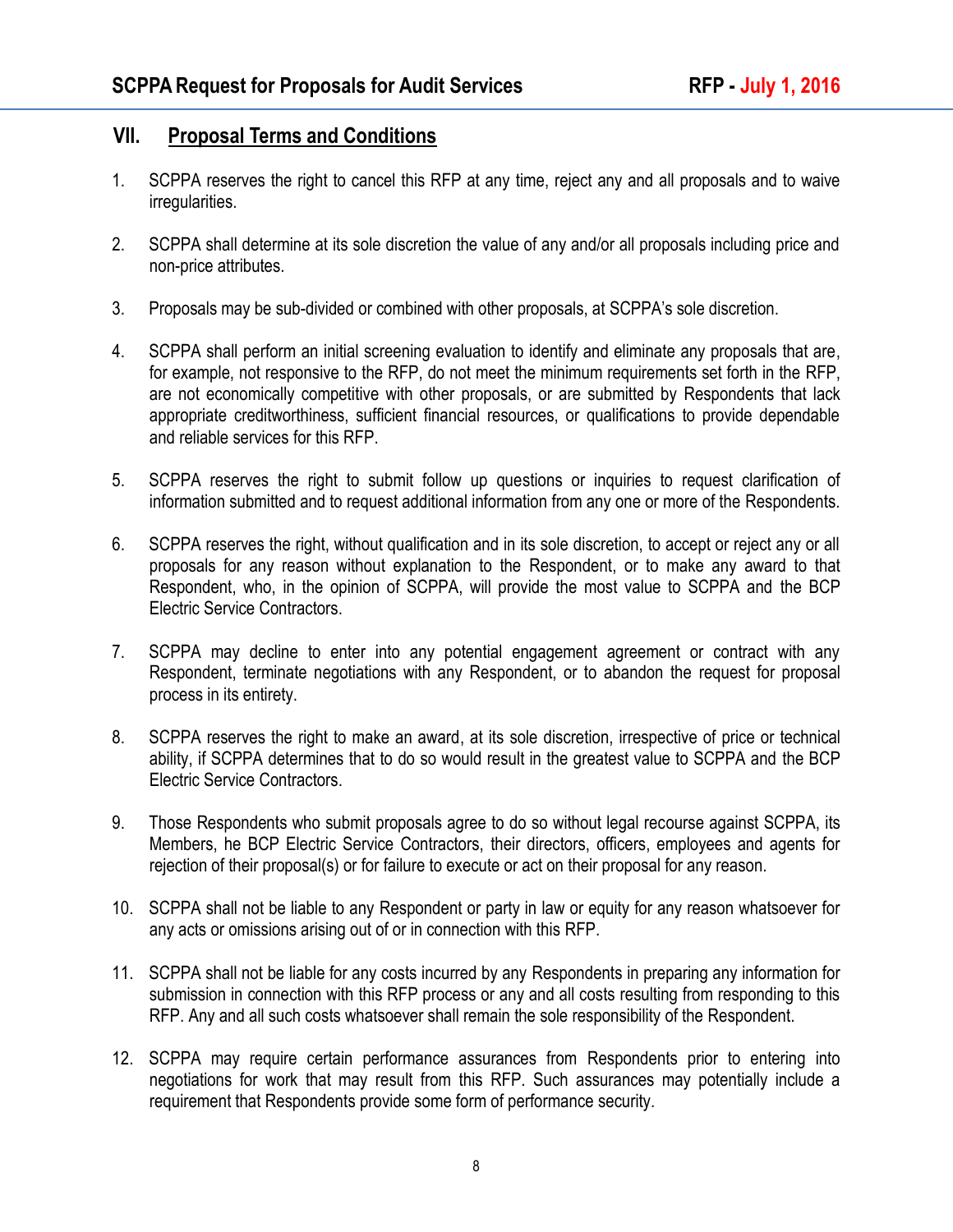- 13. SCPPA Members, or BCP Electric Service Contractors, either collectively or individually may contact Respondents to discuss or enter into negotiations regarding a proposal. SCPPA is not responsible or liable for individual Members or BCP Electric Service Contractors interactions with the Respondent which are not entirely conducted through SCPPA or at SCPPA's option or election to engage the Respondent as defined within the RFP.
- 14. Submission of a Proposal constitutes acknowledgement that the Respondent has read and agrees to be bound by the terms and specifications of this RFP and any addenda subsequently issued by SCPPA.
- 15. Information in this RFP is accurate to the best of SCPPA's and the BCP Electric Service Contractors' knowledge but is not guaranteed to be correct. Respondents are expected to complete all of their due diligence activities prior to entering into any final contract negotiations with SCPPA.
- 16. SCPPA reserves the right to reject any Proposal for any reason without cause. SCPPA reserves the right to enter into relationships with more than one Respondent, can choose not to proceed with any Respondent with respect to one or more categories of services, and can choose to suspend this RFP or to issue a new RFP that would supersede and replace this RFP.

### **VIII. Additional Requirements for Proposal**

- **1. Insurance, Licensing, or other Certification:** If selected, the Respondent will be required to maintain sufficient insurance, licenses, or other required certifications for the type of work being performed. SCPPA or its Members or the BCP Electric Service Contractors may require specific insurance coverage to be established and maintained during the course of work and as a condition of award or continuation of contract.
- **2. SCPPA-Furnished Property:** SCPPA's or any BCP Electric Service Contractors' utility drawings, specifications, and other media furnished for the Respondent's use shall not be furnished to others without written authorization from SCPPA or the applicable BCP Electric Service Contractors.
- **3. Contractor-Furnished Property**: Upon completion of all work under any agreement developed as a result of this RFP, ownership and title to reports, documents, drawings, specifications, estimates, and any other document produced as a result of the agreement shall automatically be vested to SCPPA and no further agreement will be necessary for the transfer of ownership to SCPPA. SCPPA has the sole right to distribute, reproduce, publish, license, or grant permission to use all or a portion of the deliverable documentation, work product or presentations as it determines in its sole discretion.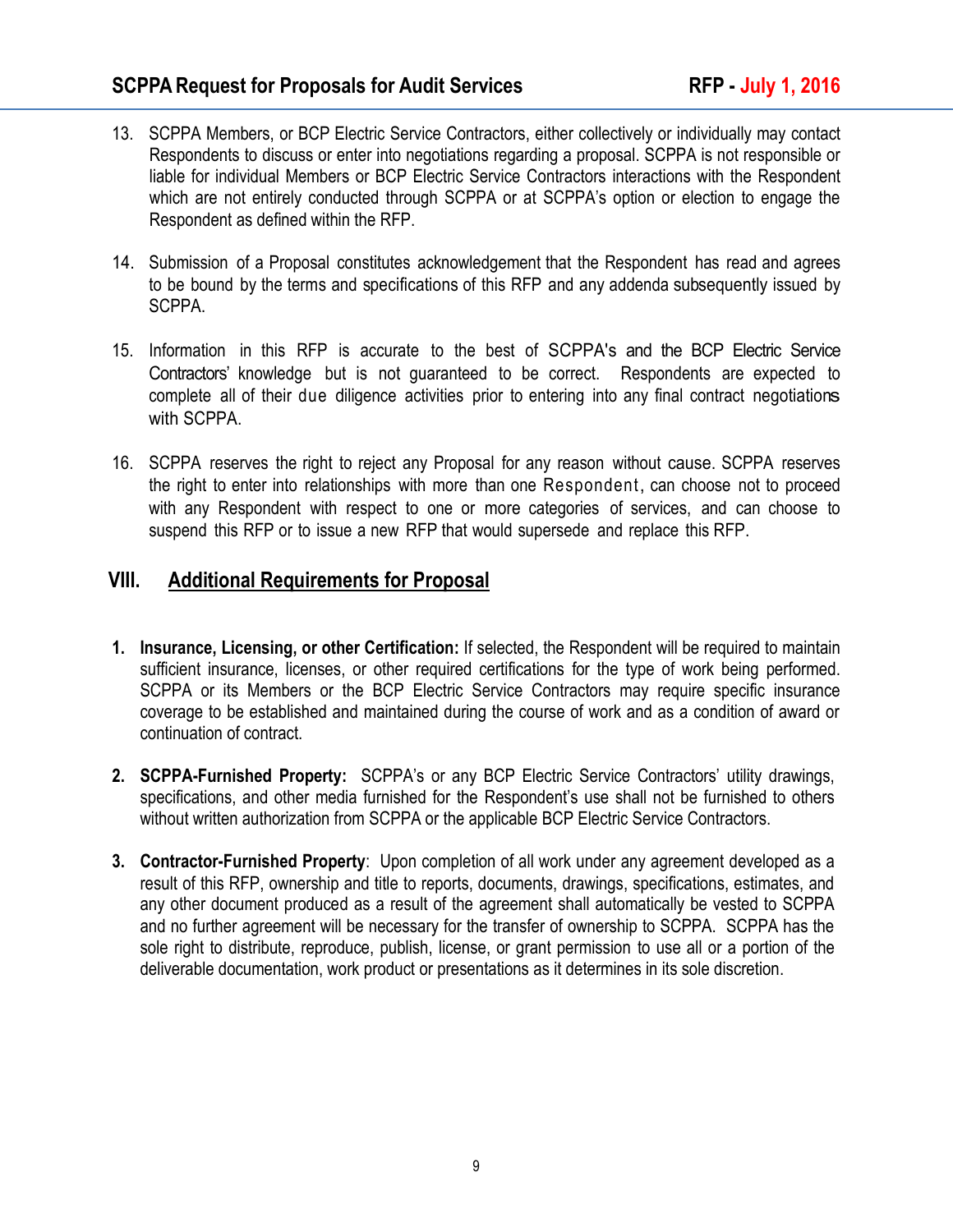#### **EXHIBIT A**

**Rule 3520. Auditor Independence**

 A registered public accounting firm and its associated persons must be independent of the firm's audit client throughout the audit and professional engagement period.

Note 1: Under Rule 3520, a registered public accounting firm or associated person's independence obligation with respect to an audit client encompasses not only an obligation to satisfy the independence criteria applicable to the engagement set out in the rules and standards of the PCAOB, but also an obligation to satisfy all other independence criteria applicable to the engagement, including the independence criteria set out in the rules and regulations of the Commission under the federal securities laws.

Note 2: Rule 3520 applies only to those associated persons of a registered public accounting firm required to be independent of the firm's audit client by standards, rules or regulations of the Board or Commission or other applicable independence criteria.

[Effective pursuant to SEC Release No. 34-53677, File No. PCAOB-2006-01 (April 19, 2006); and SEC Release No. 34-72087, File No. PCAOB-2013-03 (May 2, 2014)]

**Rule 3526. Communication with Audit Committees Concerning Independence** 

A registered public accounting firm must -

(a) prior to accepting an initial engagement pursuant to the standards of the PCAOB -

 (1) describe, in writing, to the audit committee of the potential audit client, all relationships between the registered public accounting firm or any affiliates of the firm and the potential audit client or persons in financial reporting oversight roles at the potential audit client that, as of the date of the communication, may reasonably be thought to bear on independence;

 (2) discuss with the audit committee of the potential audit client the potential effects of the relationships described in subsection (a)(1) on the independence of the registered public accounting firm, should it be appointed the potential audit client's auditor; and

 (3) document the substance of its discussion with the audit committee of the potential audit client.

(b) at least annually with respect to each of its audit clients -

 (1) describe, in writing, to the audit committee of the audit client, all relationships between the registered public accounting firm or any affiliates of the firm and the audit client or persons in financial reporting oversight roles at the audit client that, as of the date of the communication, may reasonably be thought to bear on independence;

10